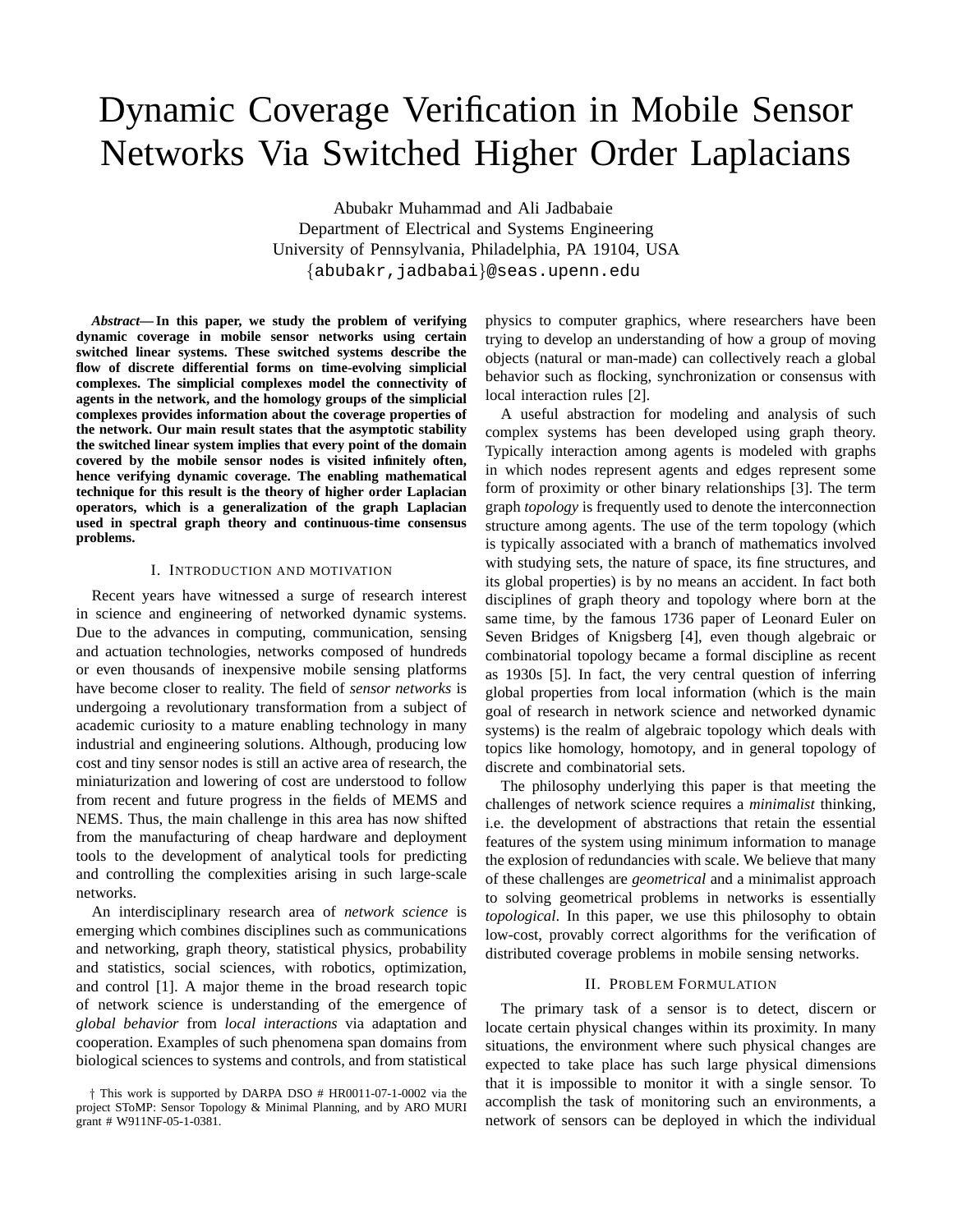sensor nodes can process and communicate individual sensory data collected in their proximities.

Thus, the first requirement for the deployment of a sensor network is to ensure that the sensors reliably *cover* the environment in such a way that there are no gaps left in the coverage. Coverage problems for sensor networks have been extensively studied in the literature [6]. When feasible, it is preferred to provide a continual coverage to the environment by deploying a network of static sensing nodes. This is known as the *blanket coverage* problem. In many cases, it is not feasible to deploy a large number of static sensors for continual coverage. If ubiquitous coverage is not necessary, then one solution is to deploy a *mobile sensor network* made up of robotic sensing platforms. The mobile agents patrol the environment in such a manner that each point of the environment is visited infinitely often, possibly with a certain frequency. As a result, no point remains undetected for 'too long', as depicted in Figure 1. The problem of verifying such coverage is called a *dynamic coverage* problem. The dynamic coverage problems have been categorized by Gage in his survey [6] as the *sweep* and *barrier* coverage problems. In barrier coverage, the objective is to achieve a static arrangement of elements that minimizes the probability of undetected penetration through the barrier.



Fig. 1. A dynamic coverage scenario : An area of interest (white) under surveillance by a group of UAV's.

Coverage verification, whether static or dynamic is inherently a geometrical problem and needs some geometrical information about the nodes for computing a solution. Therefore, it is no surprise that many network coverage problems have been studied in the computational geometry literature in various other contexts. For example, the *Art Gallery Problem* is to determine the number of observers necessary to cover an art gallery (or an area of interest) such that every point in the art gallery is monitored by at least one observer. Inspired by these computational geometry results, many researchers in sensor networks have studied the blanket coverage for static nodes in various settings [7, 8, 9, 10]. In [7], the authors have studied k*coverage*: whether every point in the service area of the sensor network is covered by at least k number of sensors. In [11, 12], the authors consider network coverage using wireless sensors that conserve power by alternating between active and sleep states with an average sleep period (much) longer than the active period. Other researchers have also examined the area coverage of random sensor networks in bounded domains [13].

The problem of dynamically covering an area of interest has been another subject of interest for various researchers in control theory, networks and robotics. One aspect of bringing mobility into the picture is to design trajectories for network reconfiguration in changing environments or in situations where some areas of the environment are of more interest than others [14, 15, 16, 17]. The coverage provided by the network is still *blanket*, and the mobility of the nodes only cater to a changing surveillance domain. The dynamic coverage problems, as described above, are the *sweep* and *barrier* coverage problems. A variant of sweep coverage has been studied under the title of *effective* coverage for mobile agents in [18]. In [19], sweep coverage schemes have been proposed and studied using a frequency coverage metric that measures the frequency at which every-point in the environment is visited. Similarly, barrier coverage has been studied [20], although for static sensors only, but the results can be extended to studying a dynamic barrier [6].

Such geometrical approaches often suffer from the drawback that they are too expensive to compute in real-time. Moreover, they typically require exact knowledge of the locations of the sensing nodes. Although, this information can be made available in real-time by a localization algorithm or by fitting the sensors with localization sensors (such as GPS), it can only be used most effectively in an off-line pre-deployment analysis for large networks or when there are strong assumptions about the geometrical structure of the network and the environment. Due to the challenges in designing effective distributed algorithms, there may be a massive accumulation of information at a small subset of nodes. Furthermore, most computational geometry algorithms suffer from a lack of robustness due to the required precision in exact geometrical information. In addition, if the network topology changes due to node mobility or node failure, a continuous monitoring of the network coverage becomes prohibitive if the algorithm is too expensive to run or is sensitive to location uncertainty. Finally, localization equipment adds to the cost of the network.

To address these issues, we use a fresh approach for distributed coverage verification using *minimal geometry*. Our goal here is to show that surprisingly simple, and *minimal* topological information, such as the ID's of nearest neighbors can be used to this end. The geometrical information that is needed for solving such problems is remarkably minimal: no means of measuring distance, orientation, or location of the nodes in an environment are required. As described below, the basic idea is to infer geometric proximity of other nodes by the mere existence of radio communication (without any aid of specialized localization equipment or refinement in proximity). From this connectivity data alone, coverage for the entire network is verifiable using the tools of algebraic topology.

Our approach is quite interdisciplinary in nature and combines recent advances in multiagent systems and control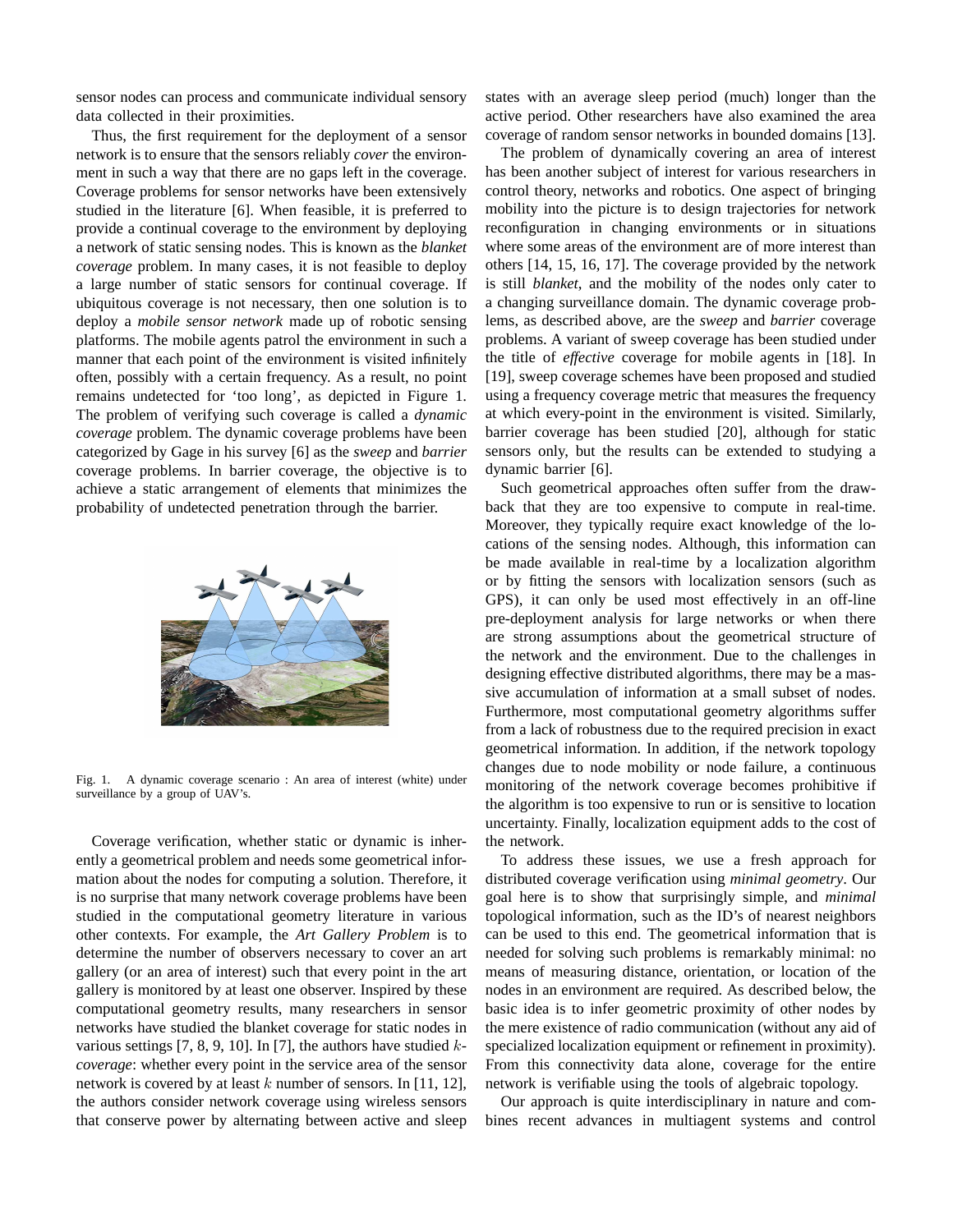on agreement and consensus problems [2, 21], with recent advances in coverage maintenance in sensor networks using computational algebraic topology methods [22, 23, 24, 25]. to develop distributed algorithms that are computationally inexpensive and robust to failures.

# III. BEYOND GRAPHS: SIMPLICIAL MODELS OF **NETWORKS**

## *A. From graphs to simplicial complexes*

Graphs can be generalized to more expressive combinatorial objects known as a simplicial complexes. For a thorough treatment of simplicial complexes and their topological invariants, see for example [26]. While graphs model binary relations, simplicial complexes can be used to model higher order relationships. Given a set of points  $V$ , a  $k$ -simplex is an unordered set  $\{v_0, v_1, \dots, v_k\} \subset V$  such that  $v_i \neq v_j$  for all  $i \neq j$ . The *faces* of the k-simplex  $\{v_0, v_1, \dots, v_k\}$  are defined as all the  $(k-1)$ -simplices of the form  $\{v_0, \dots, v_{i-1}, v_{i+1}, \dots, v_k\}$ with  $0 \leq j \leq k$ . A *simplicial complex* is a collection of simplices which is closed with respect to the inclusion of faces. One can define an *orientation* for a simplicial complex by defining an ordering on all of its  $k$ -simplices. We denote the k-simplex  $\{v_0, \dots, v_k\}$  with an ordering by  $[v_0, \dots, v_k]$ , where a change in the orientation corresponds to a change in the sign of the coefficient as  $[v_0, \dots, v_i, \dots, v_j \dots, v_k] =$  $-[v_0, \cdots, v_j, \cdots, v_i \cdots, v_k].$ 

With these definitions, it is clear that a graph is a simplicial complex which its vertices and edges are in fact the 0- and 1-simplices respectively, and each vertex is a face of all its incident edges. An oriented simplicial complex is merely a generalization of a directed graph<sup>1</sup>

One can also generalize the concepts of adjacency and degree to simplicial complexes. Two k-simplices  $\sigma_i$  and  $\sigma_j$ are *upper adjacent* (denoted by  $\sigma_i \sim \sigma_j$ ) if both are faces of a  $(k + 1)$ -simplex in X. The two k-simplices are said to be *lower adjacent* (denoted by  $\sigma_i \sim \sigma_j$ ) if both have a common face (see Figure 2 below).



Fig. 2. (Left:) Examples of 1,2, and 3 simplices. (Top Right): Two nodes that are connected by an edge; two edges that have a common face are upper adjacent. (Bottom Right) Two faces that share an edge and two tetrahedra that share a face are lower adjacent.

Having defined the adjacency, one can define the upper and lower adjacency matrices,  $A_u$  and  $A_l$  respectively, in a similar



Fig. 3. (Left) Sensor coverage with disk footprints.(Right) The corresponding Čech complex. Coverage holes are represented by holes in the Čech complex.

fashion to a graph's adjacency matrix. The upper and lower degree matrices  $D_u$  and  $D_l$  are also defined similarly.

If X is a finite simplicial complex, for each  $k \geq 0$ , define  $C_k(X)$  to be the vector space whose basis is the set of oriented k-simplices of X. We let  $C_k(X) = 0$ , if k is larger than the dimension of  $X$ . Each element of these vector spaces is a linear combination of the basis elements. Over these vector spaces the k*-th boundary map* is defined to be the linear transformation  $\partial_k : C_k(X) \to C_{k-1}(X)$ , which acts on the basis elements of its domain via

$$
\partial_k[v_0, \cdots, v_k] = \sum_{j=0}^k (-1)^j [v_0, \cdots, v_{j-1}, v_{j+1}, \cdots, v_k]. \tag{1}
$$

Intuitively, the boundary map  $\partial_k$  operated on a k-simplex, returns a linear combination of its  $k+1$  faces. In fact the zeroth boundary map  $\partial_1$  is nothing but the edge-vertex incidence matrix of a graph which maps edges (1 simplices) to nodes (0 simplices), mapping a simplex to its boundary (hence the name boundary map).

Using (1), it is easy to show that the composition  $\partial_k \circ \partial_{k-1}$ is uniformly zero for all k and as a result, we have *Im*  $\partial_k \subset$ *Ker*  $\partial_{k-1}$ . Then, the *k-th homology group* of X is defined as

$$
H_k(X) = \text{Ker }\partial_{k-1}/\text{Im }\partial_k.
$$

Since the boundary operators  $\partial_i$  map a simplex to a linear combination of its faces (i.e. its boundary), the homology groups can be used to distinguish topological spaces from one another. More precisely, the dimension of the  $k$ -th homology group (known as its *Betti number*) identifies the number of k-dimensional "holes" in the given topological space. For example, the dimension of  $H_0(X)$  is the number of connected components of the 1-skeleton (or collection of 0 and 1 simplices, i.e., nodes and edges) of  $X$ . On the other hand, the dimension of  $H_1(X)$  is the number of its non-contractible<sup>2</sup> cycles or *holes*.

Homology groups are used to distinguish topological spaces from one another by identifying the number of 'holes' of various dimension, contained in these spaces. Each nontrivial homology class in a certain dimension helps identify a corresponding hole in that dimension. Crudely speaking, the dimension of  $H_0(X)$  is the number of connected components (0-dimensional holes) of X. the dimension of  $H_1(X)$  is the

<sup>&</sup>lt;sup>1</sup>Note that this should not be confused with the notion of a hyper graph in which any subset of the power set of vertices could correspond to a hyper edge.

 ${}^{2}$ A space is contractible if it is homotopy equivalent to a single point.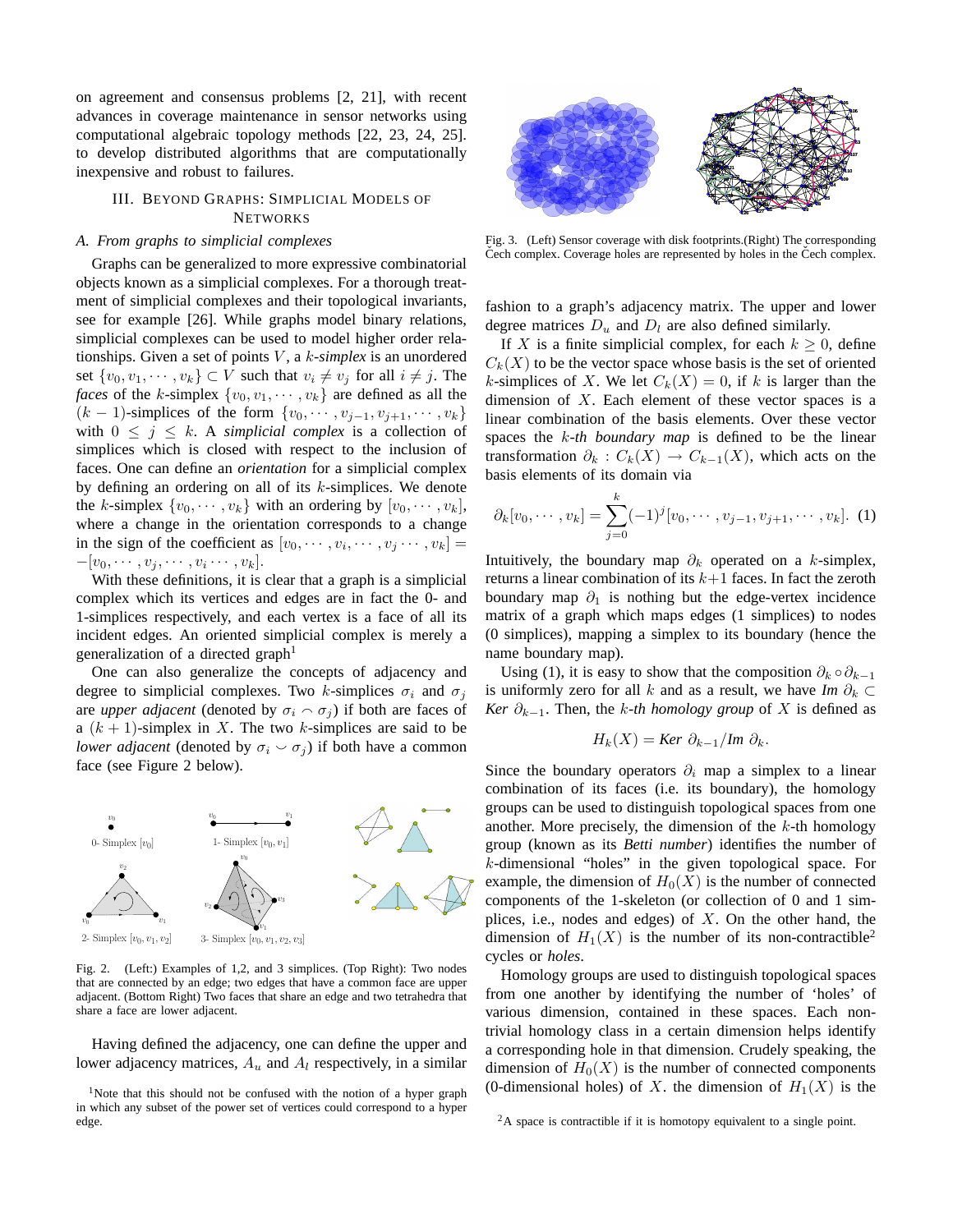number of non-contractable cycles in  $X$ . For a surface, it identifies the 'punctures' in that surface. For a graph it is the number of loops or circuits.  $H_2(X)$  identifies the number of 3-dimensional voids in a space and so on.

## *B. Cech and Rips complexes and coverage problems ˇ*

Since we aim to apply the topological properties of the simplicial complexes to the coverage problem and therefore dealing with union of disks, it would be useful to define what is known as the Čech or Nerve complex. Given a collection of sets  $\mathcal{U} = \{U_i\}$ , the Cech complex of U denoted by  $\mathcal{C}(\mathcal{U})$  is the abstract simplicial complex whose  $k$ -simplices correspond to non-empty intersections of  $k + 1$  distinct elements of U. This complex is simply formed by associating convex sets (e.g. disks) to each node, and then representing edges or higher order simplices from the overlap of such sets. For example, given a network of sensors with disk footprints, we can construct the Čech complex(also known as the nerve complex) by book-keeping over lap of sensor footprints. In the complex, nodes or zero simplices represent the sensors. When two footprints overlap, we draw an edge or a 1-simplex between two nodes ( see Figure 3). However, we also keep track of further set overlaps by representing three disk overlaps with faces or filled triangles and 4 set overlaps with tetrahedra and so forth. A closely related complex, known as the Rips-Vietoris complex (hereafter called the Rips complex), is the natural analog of proximity graphs (also known as connectivity graphs, r-disk graphs or geometric graphs) which have become ubiquitous in networking, control theory and network science research. In such graphs, nodes represent the agents or sensors and edges represent distance proximity. There is an edge between two nodes if they are within a certain distance of each other. A Rips complex is just a generalization of this concept to higher order relations (see Figure 4). If 2 nodes are within the distance of each other, there is an edge between them. When 3 nodes are within a distance of each other then the three nodes will form a face. If four nodes are within a certain distance, they form a tetrahedron. While the Rips complex is the suitable abstraction for modeling nearest neighbor communications, the Cech complex is suitable for coverage problems.



Fig. 4. A connectivity graph [left], its Rips complex [center left] and a depiction of its topology as a sphere [right].

A well-known result in algebraic topology known as the Cech theorem [27] implies that if collection of sets  $\mathcal{U} = {\mathcal{U}_i}$ and their non-empty finite intersections are contractible ( i.e., the sets themselves have no holes and their intersections have no holes) then the Čech complex  $\mathcal C$  has the same homotopy type as the union of  $U_i$ s. The above result indicates that in order to verify coverage in a given domain by a set of sensors, one only needs to look at the homology groups (which represents holes) of the underlying Čech complex. If the Čech complex has no holes, neither does the sensor cover. However, computation of the Cech complex is not an easy task, as it requires localization of each sensor as well as measurement of distances in order to verify that sensor footprints overlap. Furthermore, the Cech complex is very fragile with respect to uncertainties in distance and location measurements [25]. On the other hand, the Rips complex can be easily formed by merely communication with nearest neighbors, solely based on local connectivity information. However, the Rips complex is unfortunately not rich enough to contain all the topological and geometric information of the Cech complex and in general does not tell us information about coverage holes. Recently, the authors in [22] have shown that in certain cases, the Rips complex *does* carry the necessary information. Namely, it is shown that any Čech complex  $\mathcal{C}_{r_c}$  made from sensor footprints of disks of radius  $r_c$ , can be "sandwiched" between two Rips complexes formed from nearest neighbor communication with broadcast disk radius  $r_{b1} = \sqrt{3}r_c$  from left and  $r_{b2} = 2r_c$  from right. In other words,

$$
\mathcal{R}_{\sqrt{3}r_c}\subseteq\mathcal{C}_{r_c}\subseteq\mathcal{R}_{2r_c},
$$

where  $\mathcal{R}_{\epsilon}$  is a Rips complex formed from broadcast disks of radius  $\epsilon$ , and  $\subseteq$  represents containment of one simplicial complex in another. Therefore, if the Rips complex with broadcast disks of radius  $r_{b1}$  is hole free, then so is the sensor coverage, and if the Rips complex with broadcast radius of  $r_{b2}$  has holes, so does the coverage. In other words, this result gives us a necessary and a a sufficient homological criterion for coverage verification

In principle, one can detect holes in a simplicial complex by looking at the homology groups associated with that complex. However such linear algebra computation are generally centralized [22]. In what follows, we resent our preliminary results on detection of coverage holes in a decentralized fashion. Before doing so, however, we need to introduce the machinery of combinatorial Laplacians for simplicial complexes (which are again generalizations of the same notion for graphs).

## *C. Combinatorial Laplacians*

The graph Laplacian [28] has various applications in image segmentation, graph embedding, dimensionality reduction for large data sets, machine learning , and more recently in consensus and agreement problems in distributed control of multi agent systems [2, 21]. We now define the Laplacian matrix of a graph and its generalizations to simplicial complexes.

If the vertex-by-edge-dimensional matrix  $B$  is the incidence matrix of a graph  $G$ , then its Laplacian matrix is defined as  $L = BB<sup>T</sup>$ . As it is evident from the definition, L is a positive semi-definite matrix. Also it is well-known that the Laplacian matrix can be written in terms of the adjacency and degree matrixes of  $G$  as well:

$$
L = D - A,
$$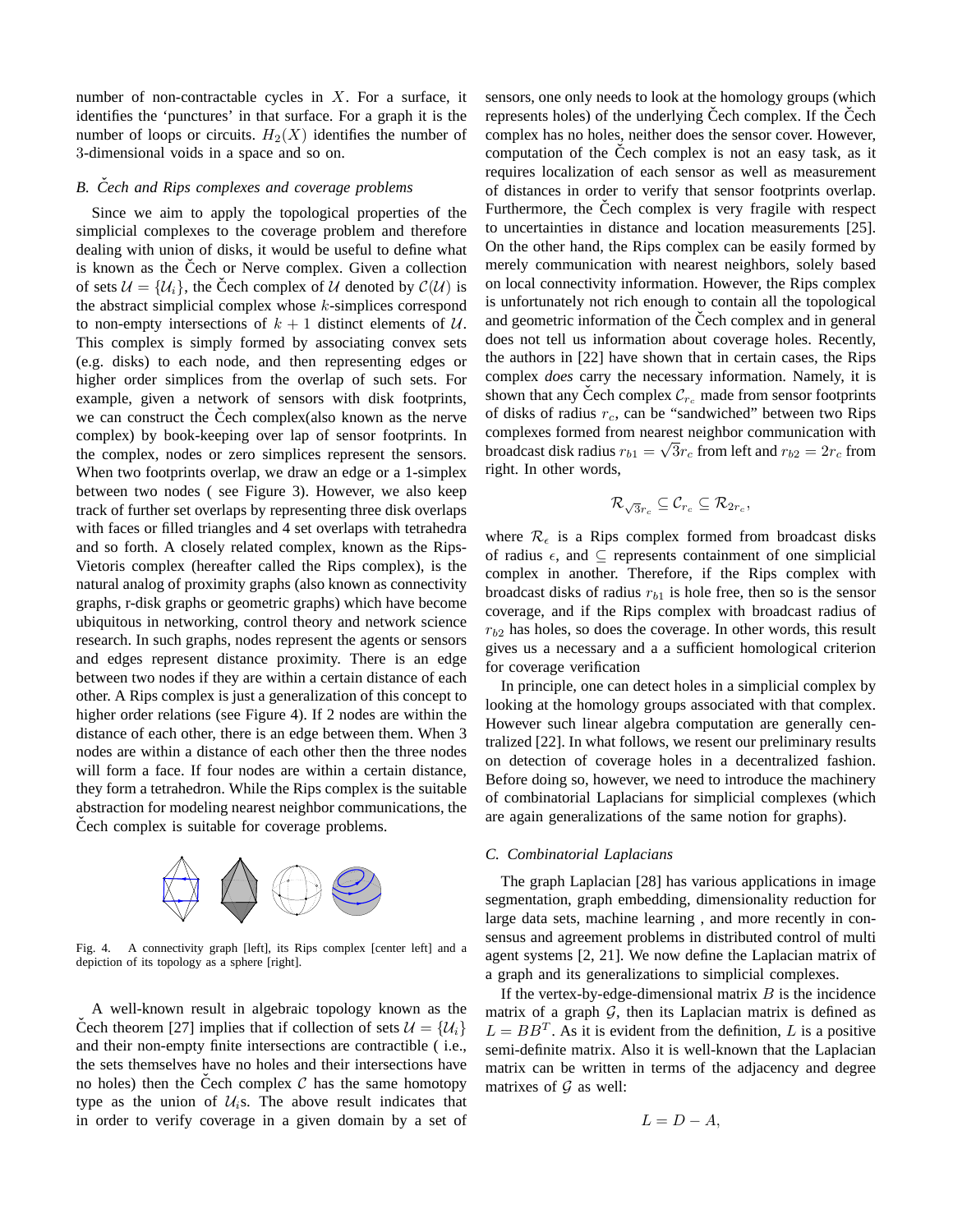which implies that the  $i$ -th row of the Laplacian matrix only depends on the local interactions between vertex  $i$  and its neighbors.

A similar operator can be defined for simplicial complexes using the boundary maps [29]. The operator  $\mathcal{L}_k : C_k(X) \to$  $C_k(X)$  defined as

$$
\mathcal{L}_k = \partial_{k+1} \partial_{k+1}^* + \partial_k^* \partial_k \tag{2}
$$

is called the k*-th combinatorial Laplacian* of the simplicial complex  $X$ , where the operators have simple matrix representations and  $\partial_k^*$  is the adjoint operator of  $\partial_k$ . Note that the expression for  $\mathcal{L}_0$  reduces to the definition of the graph Laplacian matrix. Also similar to the case of graph Laplacian, the combinatorial Laplacians can be represented in terms of the adjacency and degree matrices as follows [30]:

$$
\mathcal{L}_k = D_u - A_u + (k+1)I + A_l \qquad k > 0,
$$
 (3)

where  $I$  is the identity matrix of the proper size,  $A_l$  is the lower adjacency matrix between k-simplices and  $A_u$ is the corresponding upper adjacency matrix. This equation indicates that  $\mathcal{L}_k$  is a positive semi-definite matrix, whose kernel represents the cohomology groups<sup>3</sup> [30]. This is merely extension of the fact that in the case of graphs, the kernel of the Laplacian matrix represents the connected components (0 dimensional holes). Moreover, (3) implies that as in the case of the graph Laplacian, the *i*-th row of  $\mathcal{L}_k$  only depends on the local interactions between the  $i$ -th  $k$ -simplex and its upper and lower adjacent simplices. As a result, to verify a hole-free coverage in the plane, one needs to verify that the kernel of the k-Laplacian of the Rips complex with radius  $r_{b1}$  above is zero. This property makes the combinatorial Laplacian a suitable tool for distributed coverage verification. In the next section we study dynamic coverage verification based on these and other observations.

## IV. MOBILE NETWORKS AND DYNAMIC COVERAGE

#### *A. Graph Laplacian, Consensus and Homology*

The dimension of the null space of this graph Laplacian is well known to be equal to the the number of connected components of the graph [28]. Therefore, it is no coincidence that ker  $\mathcal{L}_0 \cong H_0(X)$  also counts the number of connected components of  $X$ . Moreover, when the graph is connected, the vector  $\mathbf{1} = [1 \ 1 \dots 1]^T$  is always an eigenvector of  $\mathcal{L}_0$  corresponding to the eigenvalue 0. Again, this can be explained in terms of the dual space to homology, i.e. the cohomology. Note that the zero dimensional cohomology is an equivalence class of functions on the vertices [27]. The vector 1 corresponds to the zero cohomology class of constant functions on the vertices. Any non-zero vector in the span of 1 represents a constant function in this cohomology class. If there are more than one connected components, there is a cohomology class of locally constant functions for each component [27]. The locally constant functions are precisely the *harmonic functions* predicted by Hodge theory.

Let us turn our attention to consensus algorithms for multiagent systems that are based on the graph Laplacian. If  $x_i$ :  $v_i \rightarrow \mathbb{R}$  is a scalar function on vertex  $v_i$ , then the state vector  $\mathbf{x}(t) = [x_1(t) \ x_2(t) \dots x_n(t)]^T$  can be used to model the evolution of the system,

$$
\dot{\mathbf{x}}(t) = -\mathcal{L}_0 \mathbf{x}(t),\tag{4}
$$

in which  $\mathcal{L}_0$  captures the connectivity between the nodes in the graph. If the underlying graph is connected, then  $\lim_{t\to\infty}$  **x**(t) = c**1**, where c is a constant that depends on **x**(0). Thus connectedness is a sufficient condition for consensus.

In [2], the authors have proven consensus under a weaker condition of *joint connectedness*. A collection of finite graphs is said to be jointly connected if their union is a connected graph. The basic idea is to model the dynamics under changes in the graph topology as a switched linear system by

$$
\dot{\mathbf{x}}(t) = -\mathcal{L}_0^{\sigma(t)} \mathbf{x}(t),
$$

where  $\sigma : [0, \infty) \to \mathcal{P}$  is a switching signal that indexes the appropriate graph topology at each switch. The main result in [2] says that consensus is possible even under the (weaker) condition of joint connectedness of the graphs encountered in an infinite sequence of contiguous bounded time-intervals.

Based on these results, one can ask if the consensus dynamics can be generalized to some switched linear systems that models the flow of the k-Laplacian under switching topologies. Moreover, if the underlying simplicial complexes are Rips complexes, the topologies change due to the motion of the nodes and one can replace the generalize the concept of joint connectedness to the absence of holes (homology) in certain finite unions of Rips complexes, one can hope to study the sweep coverage problem using the stability properties of that switched linear system. We make these concepts concrete in the following section.

## *B.* k*-Laplacian Flows on Simplicial Complexes*

## *C. Fixed Network Topology*

The dynamical system (4) runs at the node level in a network. Assume that the nodes are fixed, so that the connectivity graph G of the network is also fixed. Let us now run a dynamical system on the k-simplices of a network, as a  $k$ -Laplacian flow on the corresponding Rips complex  $\mathcal{R}$ . We described in [30], how to interpret this flow correctly using the language of discrete differential forms. We denote the  $k$ forms on a simplicial complex as  $C^k(\mathcal{R})$ , to indicate that they are dual to the chains  $C_k(\mathcal{R})$ . We study the dynamical system

$$
\frac{\partial \omega(t)}{\partial t} = -\mathcal{L}_k \omega(t), \qquad \omega(0) = \omega_0 \in C^k(\mathcal{R}). \tag{5}
$$

The equilibrium points of this dynamical system are the set  $\ker(\mathcal{L}_k)$ . The stability of this dynamical system is described by the following results, proven in [30].

*Proposition IV-D:* The dynamical system of Equation 5 is semi-stable.

<sup>&</sup>lt;sup>3</sup>Strictly speaking, cohomology groups are dual spaces of homology groups. For the sake of our discussion however, this distinction is immaterial as either one represent k dimensional holes in the simplicial complex.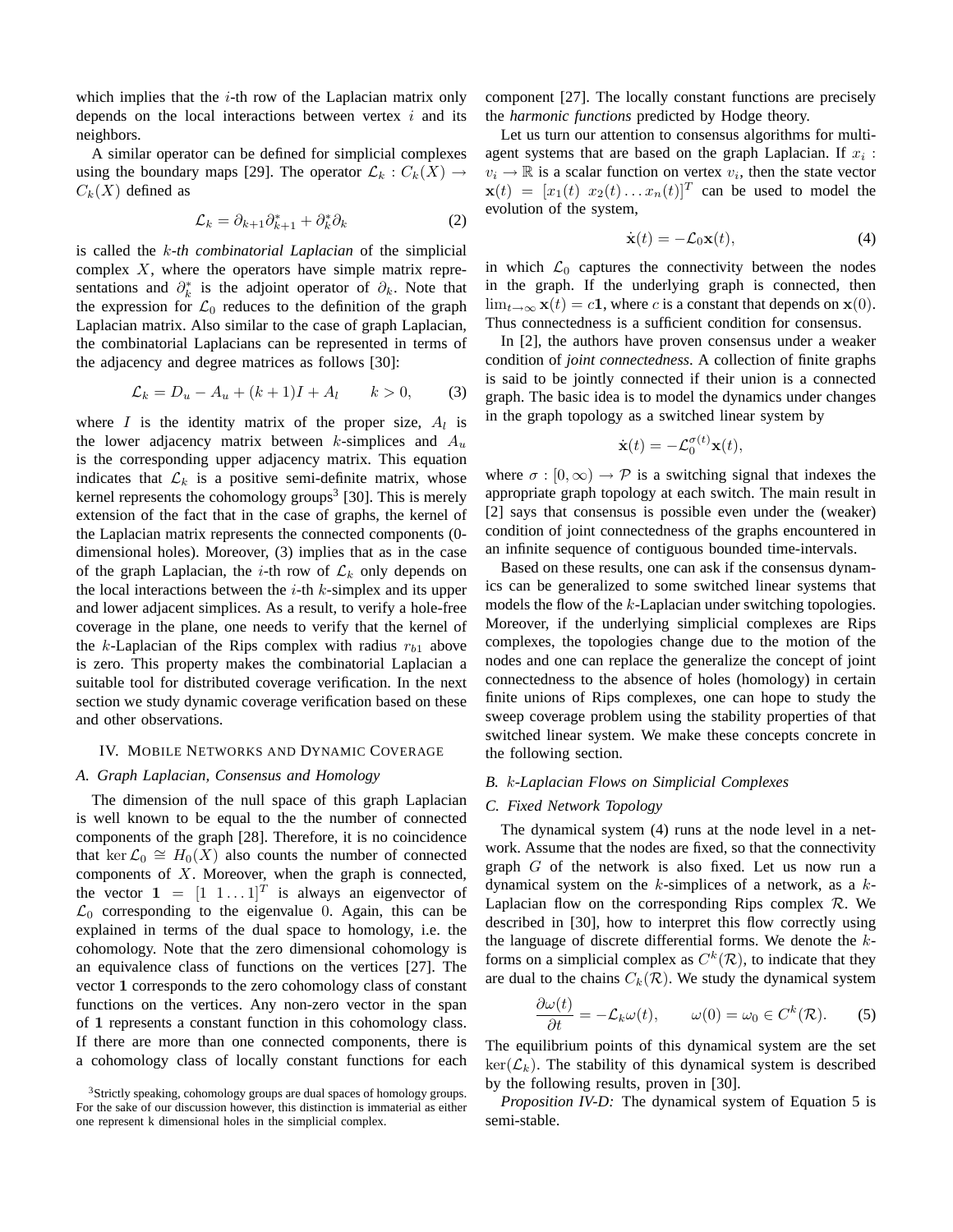This implies that the system always converges to to the set  $\ker(\mathcal{L}_k)$  in the limit. Note that the condition that  $\dim \ker(\mathcal{L}_k) = 0$  is equivalent to saying that the k-th cohomology group (or the respective  $k$ -th homology group) is zero. Therefore, we have the following corollary.

*Corollary IV-E:* [30] The system in Equation 5 is asymptotically stable if and only if  $H_k(\mathcal{R}) = 0$ .

Thus the asymptotic stability of the system is an indicator of an underlying trivial topology of the complex. These results also prove that for any initial  $\omega(0)$ , the trajectory  $\omega(t)$ ,  $t \geq 0$ always converges to some point in  $\ker \mathcal{L}_k$ . In other words, the dynamical system is a mechanism for producing discrete harmonic k-forms on simplicial complexes from any arbitrary  $k$ -forms [30].

#### *F. Dynamic Network Topology*

Let us now consider the case when the nodes are mobile, giving rise to a switching connectivity graph structure. This also gives rise to a switching structure for the induced Rips complex. Following the presentation in [2], let us write the flow on this changing simplicial complex using a piece-wise constant switching signal  $\sigma : [0, \infty) \to \mathcal{P}$ , where  $\mathcal P$  indexes the set of connectivity graphs on  $n$  vertices, emerged by the motion of the nodes. We assume that under reasonable assumptions on the smoothness of the trajectories, there are a finite number of switches in a bounded interval of time. We will further assume that switching periods cannot be smaller than a finite dwell time  $\tau_D$ .

Let the switching times be  $t_1, t_2, \ldots$  If  $G_{\sigma(t_0)}, G_{\sigma(t_1)}, \ldots$ are the graphs encountered along a certain evolution, then the corresponding Rips complexes are denoted by  $\mathcal{R}(G_{\sigma(t_0)}), \mathcal{R}(G_{\sigma(t_1)}), \ldots$ , respectively. Let

$$
\mathcal{R} = \bigcup_i \mathcal{R}(G_{\sigma(t_i)}).
$$

Since the Rips complex of a complete graph on  $n$  vertices is an  $n-1$ -simplex, denoted by  $\Delta^{n-1}$ , it follows that  $\mathcal{R} \subseteq$  $\Delta^{n-1}$ . We next order the k-simplices of R in the order of their appearance in time and thus produce the spaces  $C^k(\mathcal{R})$ . Thus  $C^k(\mathcal{R}(G_{\sigma(t_i)})) \subseteq C^k(\mathcal{R})$ , so the dynamical system

$$
\frac{\partial \omega(t)}{\partial t} = -\mathcal{L}_k^i \omega(t), \qquad \omega(t_i) \in C^k(\mathcal{R}(G_{\sigma(t_i)})), \ t \in [t_i, t_{i+1}),
$$

can also be written as a zero-padded system

$$
\frac{\partial \omega(t)}{\partial t} = -\tilde{\mathcal{L}}_k^i \omega(t), \qquad \omega(t_i) \in C^k(\mathcal{R}), \quad t \in [t_i, t_{i+1}).
$$

Here  $\tilde{\mathcal{L}}_k^i$  is a zero-padded matrix representation of  $\mathcal{L}_k^i$ . This lets us write the flow for all  $t \geq 0$  as a switched linear system

$$
\frac{\partial \omega(t)}{\partial t} = -\tilde{\mathcal{L}}_k^{\sigma} \omega(t), \qquad \omega(0) \in C^k(\mathcal{R}). \tag{6}
$$

We want to study the conditions under which this switched linear system is asymptotically stable. From the observation that

$$
\ker \mathcal{L}_k^i \cong H_k(\mathcal{R}(G_{\sigma(t_i)}))
$$

and Corollary IV-E, one can hope that if we are ensured that each simplicial complex encountered during the evolution is hole-free, i.e.  $H_k(\mathcal{R}(G_{\sigma(t_i)})) \cong 0$ , then the switched linear system may show asymptotic stability. We will show below that we can prove the asymptotic stability of the switched system under an even weaker condition, whereby the simplicial complexes encountered in bounded, non-overlapping time intervals are *jointly hole-free.* The proof of this result closely follows the presentation in [2]. As explained later, this will be a key result in generalizing the previous blanket coverage criteria of [22, 23] to a sweeping coverage criterion. Let us give the following definition.

*Definition IV-G:* Let  $\{X^1, X^2, \ldots, X^m\}$  be a finite collection of simplicial complexes. Then, they are said to be jointly hole-free in dimension  $k$  if



Fig. 5. Jointly hole-free simplicial complexes in dimension 0 and 1. Note that the complexes are *not* jointly hole-free in dimension 2 due to the hollow tetrahedron in the right part of  $X$ .

For an example, see Figure 5. We now state the following result:

*Proposition IV-H:* Let  $\mathcal{X} = \{X^1, X^2, \dots, X^m\}$  be a finite collection of simplicial complexes, whose union is  $X$ . Let the *k*-Laplacian operator of  $X^i$  be given by  $\mathcal{L}_k^i : C^k(X^i) \rightarrow$  $C<sup>k</sup>(X<sup>i</sup>)$ , which can be zero-padded appropriately to get the operator  $\tilde{\mathcal{L}}_k^i : C^k(X) \to C^k(X)$ . If  $\mathcal X$  is jointly hole-free in dimension  $k$ , then

$$
\bigcap_{i=1}^m \ker \tilde{\mathcal{L}}_k^i = \{0\}.
$$

*Proof:* First note that  $\ker \tilde{\mathcal{L}}_k^i \cong \ker \mathcal{L}_k^i \oplus F^i \cong H_k(X^i) \oplus F^i$ , where  $F^i$  is the space spanned by the eigenvectors corresponding to the 'fake' zero eigenvalues, due to zero-padding. Therefore, the zero-padding does not present an obstruction in analyzing the intersection of the kernels and is only there for proper comparison. For notational convenience, let us also write  $\mathcal{\tilde L}^i_k$  as  $\mathcal{\tilde L}_k(X^i)$ . It is easy to see that

$$
\tilde{\mathcal{L}}_k(X^p) + \tilde{\mathcal{L}}_k(X^q) = \tilde{\mathcal{L}}_k(X^p \cap X^q) + \tilde{\mathcal{L}}_k(X^p \cup X^q),
$$

which can be generalized to the relation

$$
\sum_{i=1}^{m} \tilde{\mathcal{L}}_k(X^i) = \tilde{\mathcal{L}}_k\left(\bigcup_{i=1}^{m} X^i\right) + \sum_{i=1}^{m-1} \tilde{\mathcal{L}}_k\left(X^{i+1} \cap \left(\bigcup_{j=1}^{i} X^j\right)\right).
$$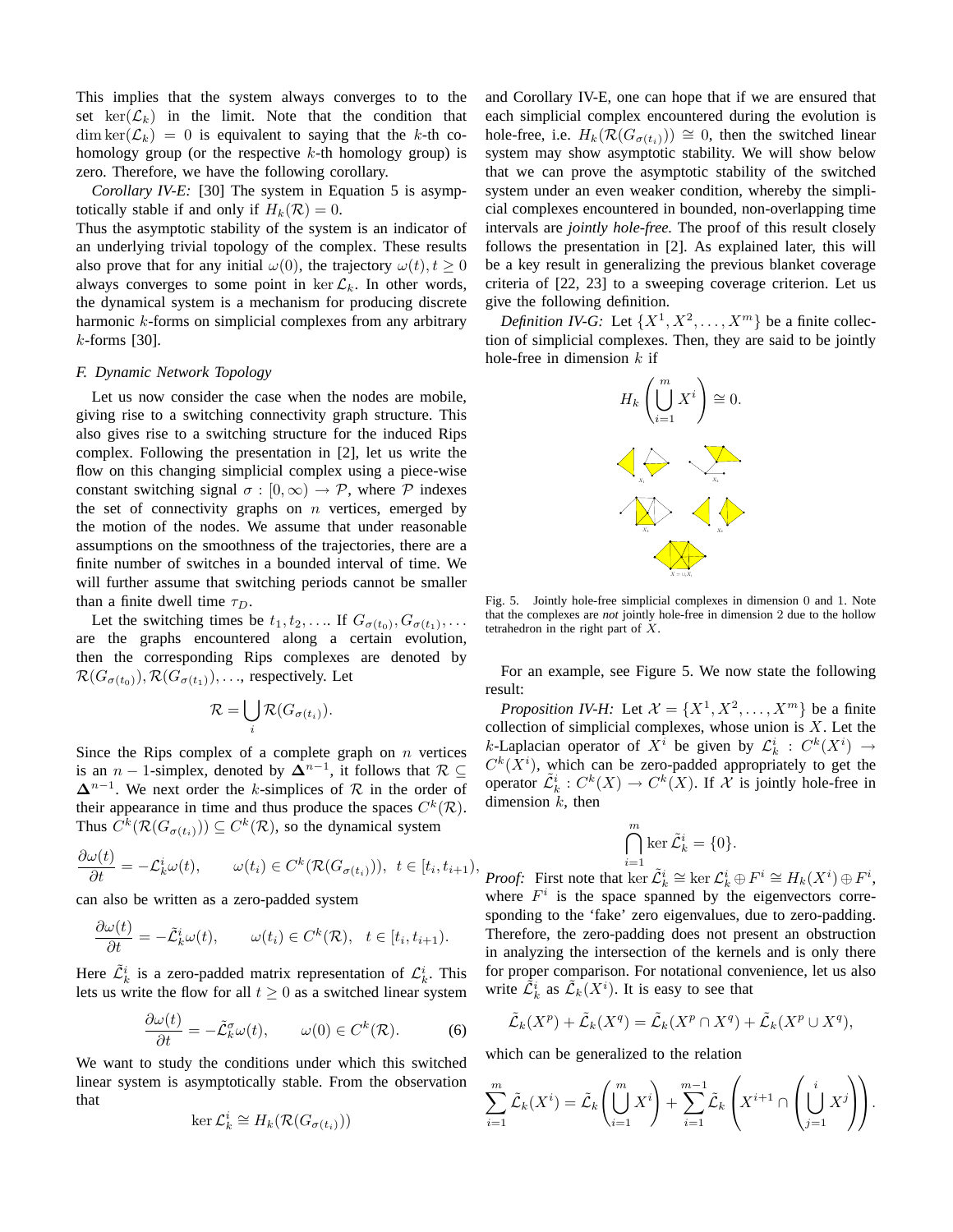Since the zero-padded  $k$ -Laplacians are all positive semidefinite, a k-form  $w \in C^k(X)$  which is harmonic for each  $\tilde{\mathcal{L}}_k^i$ , also satisfies

$$
\tilde{\mathcal{L}}_k \left( \bigcup_{i=1}^m X^i \right) \omega = 0.
$$

Therefore,

$$
\bigcap_{i=1}^{m} \ker \tilde{\mathcal{L}}_k(X^i) \subset \ker \tilde{\mathcal{L}}_k\left(\bigcup_{i=1}^{m} X^i\right) = H_k\left(\bigcup_{i=1}^{m} X^i\right).
$$

Since by the given condition  $X$  is jointly hole-free, it immediately follows that

$$
\bigcap_{i=1}^{m} \ker \tilde{\mathcal{L}}_k^i = \{0\}.
$$

Given the trajectories  $\{x_i(t)\}\$  of the nodes, the switched linear system  $(6)$  for a fixed k, captures the evolution of the Rips complexes as well as the  $k$ -Laplacian flow on them. We can now state the following result, whose proof has been included in the appendix.

*Theorem IV-I:* The following are equivalent

- 1) The switched linear system (6) is globally asymptotically stable.
- 2) There is an infinite sequence of switching times  $t_0, t_1, \ldots$ , such that across each interval  $[t_i, t_{i+1})$ , the encountered collection of Rips complexes are jointly hole-free in dimension  $k$ .

## *Proof:*

Suppose that the switched dynamical system (6) is asymptotically stable. Now, suppose to the contrary that there does not exist a sequence of switching times, such that the complexes encountered during the intervals are jointly hole-free. Then there exists a finite T, such that for  $t \geq T$  there exists a non-zero k-form  $\theta$  in the intersection of the kernels of all complexes encountered after T. In other words,  $\tilde{\mathcal{L}}_{k}^{\sigma} \theta = 0$  for  $t \geq T$ . Without loss of generality pick  $T = 0$ . The evolution of (6) can be written as

$$
\omega(t) = \left(\prod_{i=0}^{\infty} \exp\left(-\tilde{\mathcal{L}}_k^i(t_{i+1} - t_i)\right)\right) \omega(0).
$$

Now let  $\omega(0) = \theta$ , then by virtue of being in the intersection of the kernels,  $\omega(t) = \theta$  for all  $t \geq 0$ . Therefore, we have an initial condition that does not converge to zero. But it is given that the system is asymptotically stable. Therefore, we have a contradiction and the implication is true.

For the converse, Consider the time-interval  $[t_j, t_{j+1})$ . By assumption on the switching sequence, there are a finite number of switches in this interval. Let those switching times be given by  $t_j, t_{j_1}, \ldots, t_{j_N}$ . The Rips complexes encountered during the interval are  $\mathcal{R}(G_{\sigma(t_j)}), \mathcal{R}(G_{\sigma(t_{j_1})}), \dots, \mathcal{R}(G_{\sigma(t_{j_N})}).$ By assumption, they are jointly hole-free so that

$$
\ker \tilde{\mathcal{L}}_k^{\sigma(t_j)} \cap \left( \bigcap_{i=1}^N \ker \tilde{\mathcal{L}}_k^{\sigma(t_{j_i})} \right) = \{0\}.
$$

Now let  $\Phi(t_j, t_{j+1})$  be the product of the individual flows  $\exp(-\tilde{\mathcal{L}}_k^{\sigma(t_{j_m})}(t_{j_m+1}-t_{j_m}))$  between switches, during this interval. By the semi-stability of each individual flow,  $\|\exp(-\tilde{\mathcal{L}}_k^{\sigma(t_{j_m})}(t_{j_m+1}-t_{j_m}))\| \leq 1$  for each m. Therefore,  $\|\Phi(t_j, t_{j+1})\| \leq 1.$ 

Let  $T$  be an upper bound on the lengths of the intervals  $[t_{i+1}, t_i)$ , and M be the smallest positive integer such that  $M \geq T/\tau_D$ . Now, by considering all sequences  $S^M$  of Rips complexes of length at most  $M$  that can occur within an interval of length bounded by  $T$ , and are jointly-hole free one can define,

$$
\mu = \max_{\tau_1 \in [\tau_D, T]} \dots \max_{\tau_N \in [\tau_D, T]} \max_{s^M} \|\exp(-\tilde{\mathcal{L}}_k^{s_1} \tau_1) \dots \exp(-\tilde{\mathcal{L}}_k^{s_N} \tau_N)\|.
$$

where  $N \leq M$ . It can be shown that  $\|\Phi(t_i, t_{i+1})\| \leq \mu < 1$ . Furthermore, the repeated application of this inequality across a sequence of intervals yields,  $\|\Phi(t_p, t_{p+1})\dots\Phi(t_1, t_2)\|\leq$  $\mu^p < 1$ . From these contractions, it is can be inferred that the system is asymptotically stable

## *J. Dynamic Coverage Verification*

The consequences of this theorem for verifying dynamic coverage are now easy to explain. The property of being jointly hole-free guarantees that in contiguous bounded time-intervals, the union of the Rips complexes has no hole. As mentioned in Section III-B, the topology of the Rips complex can be used to infer blanket coverage (or coverage loss) from network holes. In the same way, the topology of the Rips complexes encountered during the dynamic evolution of a network may be used to infer dynamic coverage of the sensors.

One example is to verify network coverage in which sensors alternate between active and sleep states to conserve power, as depicted in Figure 6. Several constructive schemes have been proposed by various researchers [11, 12, 31, 32, 33, 34]. In order to verify these schemes in real time, we run the dynamical system (6) as a cheap distributed verification method. Since the node are stationary (even though the network topology is changing), the Rips complexes generated during each change in the topology (via wake-ups or sleeping of the nodes) can be compared for the joint hole-free condition. If the Rips complexes are indeed jointly hole-free, then the dynamical system will converge to zero, thus indicating dynamical coverage. Such a scenario has been depicted in Figure 6.



Fig. 6. Sensor wake-up/sleep scheme in a sensor network for providing dynamic coverage of the area under surveillance.